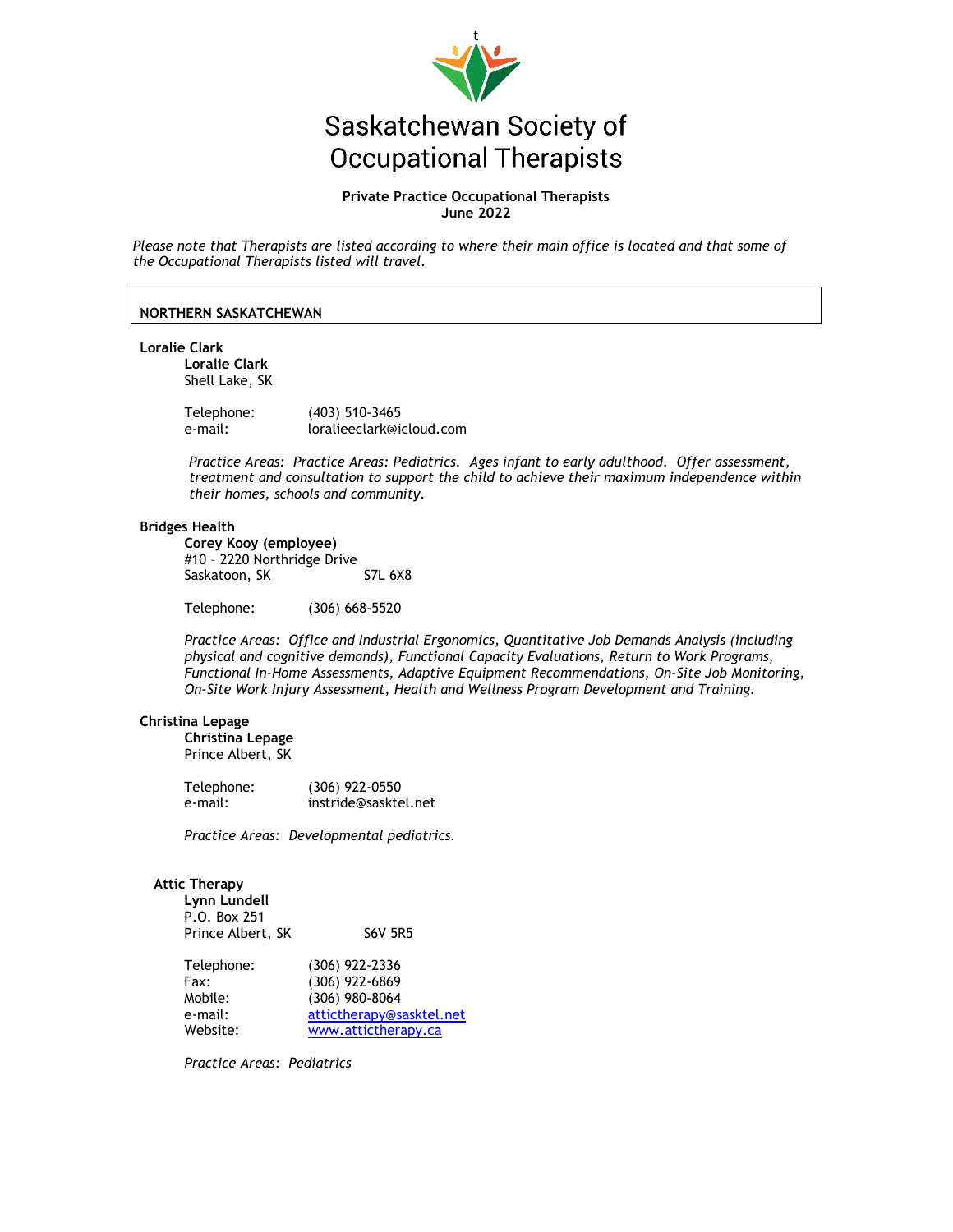**Advantage Occupational Therapy Services Jonathan Mayerle**  Box 852 Tisdale, SK S0E 1T0

 Telephone: (306) 873-9890 Fax: (306) 873-3210 e-mail: otadvantage@yourlink.ca

*Practice Areas: Office and Industrial Ergonomics, Worksite assessment physical demands analysis, Home assessment.* 

**OnTask Rehab Inc.**

**OnTask Ergonomics Inc. Quintin Wismer** 80 – 25th Street East Prince Albert, SK S6V 1S3

| Telephone: | $(306)$ 763-7300  |
|------------|-------------------|
| Fax:       | $(306)$ 763-7307  |
| e-mail:    | gwismer@ontask.ca |

*Practice Areas: Office and Industrial Ergonomics, accessible design, and home assessments.*

# **ErgoHealth Inc.**

**Nanci Zimmerman Glew** 2727 2nd Avenue West Prince Albert, SK S6V 5E5

| Telephone: | $(306)$ 763-2050           |
|------------|----------------------------|
| Fax:       | $(306)$ 763-2090           |
| Mobile:    | $(306)$ 960-8135           |
| e-mail:    | zimmerman.glew@sasktel.net |
|            |                            |

*Practice Areas: Ergonomics, medical-legal, functional capacity, and home assessments*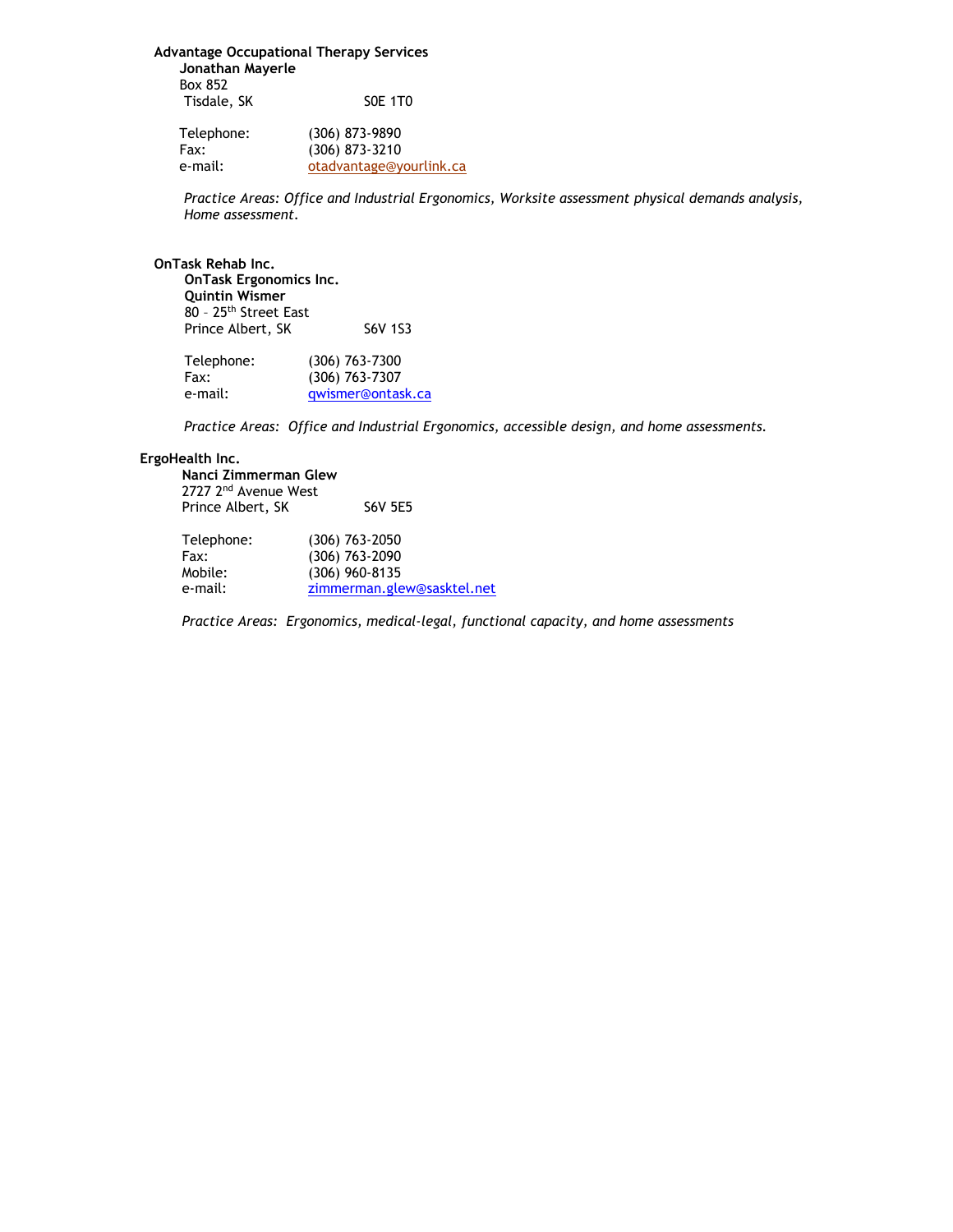# **CENTRAL SASKATCHEWAN**

#### **Theraplay Pediatric Services**

| David Ambrose        |                |
|----------------------|----------------|
| 1805 Broadway Avenue |                |
| Saskatoon, SK        | <b>S7H 2B6</b> |

| Telephone: | $(306)$ 668-0066        |
|------------|-------------------------|
| Fax:       | $(306) 668 - 0067$      |
| e-mail:    | david@theraplaypeds.com |

*Practice Areas: Pediatrics*

#### **Bakke Therapy Services**

| <b>S7K 4R5</b> |
|----------------|
|                |

| Telephone: | $(306)$ 717-1754   |
|------------|--------------------|
| e-mail:    | jbakke@sasktel.net |

*Practice Areas: Home assessments, work site evaluation and monitoring, ABI, ergonomic assessment and education, return to work planning, functional capacity evaluations, job demands analysis, home modification & accessibility, and permanent impairment assessments.*

#### **Milestones Occupational Therapy for Children**

**Stephan Bourassa** Saskatoon, SK

| Telephone: | (306) 229-7889            |
|------------|---------------------------|
| Fax:       | 877-373-9067              |
| e-mail:    | stephanbourassa@gmail.com |
| Website:   | www.milestonesot.ca       |

*Practice Area: General pediatrics, sensory processing disorders, sensory sensitivities, social skill development, developmental delays, fine and gross motor delays, ADHD, Autism Spectrum Disorders, public speaking, workshops and seminars.* 

#### **Family Foundations Therapy P.C. Inc.**

**Janelle Daku, MSc.O.T.R, Reg. Sk. (CEO/Founder)** Saskatoon, SK

| 1-639-739-1773                       |
|--------------------------------------|
| 1-800-958-8810                       |
| 1-800-958-8810                       |
| support@familyfoundationstherapy.com |
| www.familyfoundationstherapy.com     |
|                                      |

*Practice Area: Holistic Approach that focuses on empowerment, health education and selfadvocacy.*

*Women's Health: Maternal mental health, lactation, perinatal and postpartum wellness, nutrition, sleep/rest/energy, workplace wellness postpartum, healthy attachment to baby, breastfeeding, sexual health/intimacy, activities of daily living (ADL's) and instrumental activities of daily living (IADL's).*

*Infants- Early Intervention (Birth – 2 Years): Facilitation of independence through motor control, sensory modulation, adaptive coping, sensorimotor development, social-emotional development, daily living skills, play, developmental milestones, mother-infant bonding, feeding (breastfeeding and introduction to solids), infant massage.*

*Pediatrics (2 – 18 Years): Barriers impacting: fine motor skills, gross motor skills, cognitive (thinking) skills, visual-perceptual skills, social development, sensory processing difficulties, selfregulation, activities of daily living (ADL's), instrumental activities of daily living (IADL's) and establishing self-care routines.*

## *Public Speaking, Workshops and Seminars*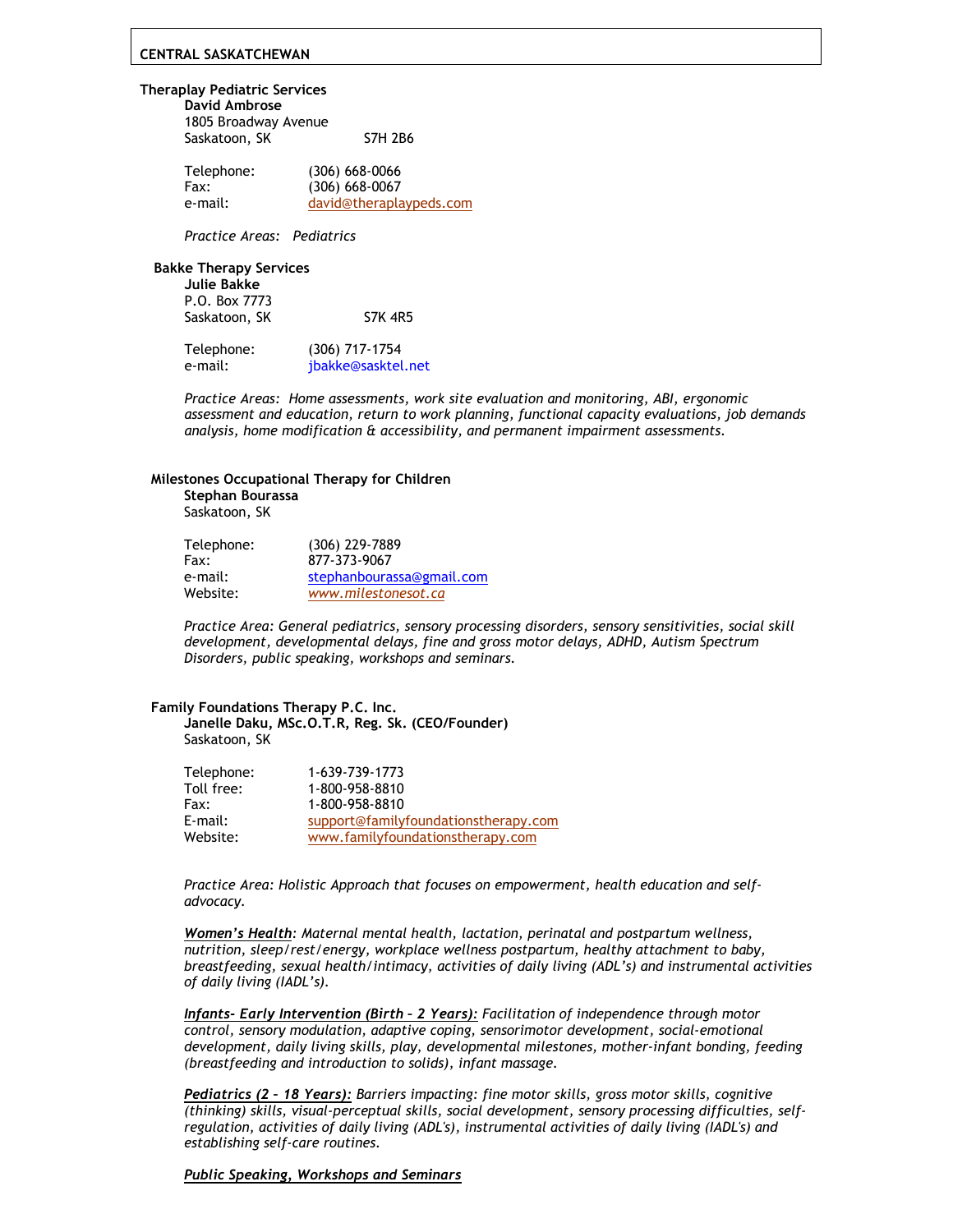**IPM Occupational Therapy Ryan Dueck** 322 Nixon Crescent Saskatoon, SK S7L 7J2

| Telephone: | (306) 370-3447     |
|------------|--------------------|
| Fax:       | $(866) 661 - 5347$ |
| e-mail:    | ryandueck@ipmot.ca |

*Practice Areas: Ergonomics, Injury prevention and home assessments.*

#### **Fitzpatrick's Occupational Therapy Prof. Corp.**

**Ryan Fitzpatrick** 314 Carr Crescent Saskatoon, SK S7S 1M2

| Telephone: | $(306)$ 222-8528          |
|------------|---------------------------|
| Fax:       | $(306) 652 - 2337$        |
| e-mail:    | rfot.services@sasktel.net |

*Practice Areas: Ergonomics, vocational rehabilitation, functional capacity evaluations, hand therapy, home assessment and cognitive Assessment.*

# **CBI Rehabilitation Centre**

| Alison Gaunt (employee) |                  |  |
|-------------------------|------------------|--|
| 3118 Laurier Drive      |                  |  |
| Saskatoon, SK           | S7L 5.J7         |  |
| Telephone:              | $(306)$ 978-1025 |  |
| Fax:                    | (306) 978-3840   |  |

*Practice Areas: Ergonomic and Workplace Assessment, Home Assessment, Rehabilitation Needs Assessment, Functional Capacity Evaluation, and Lifestyle Restoration Program.*

# **OPTIMIZE Occupational Therapy Services**

# **Ginette Gatzke**

Saskatoon and surrounding area

| Telephone: | (306) 713-9315          |
|------------|-------------------------|
| Fax:       | (306) 700-2329          |
| Email:     | ginettegatzke@gmail.com |

*Practice Areas: Home/Environmental Assessments, Functional Assessments, Home/Community Accessibility, Wheelchair/Seating Assessments, Equipment Prescription, Case Management/Care Coordinator, Vocational Rehabilitation/Return to Work Programs, Stress Management/Lifestyle Assessments, Health in the Workplace, Mental Health, and Chronic Pain. 200 hr Registered Yoga Teacher/Level 1 Yoga Nidra Certification-complimentary OT modalities.*

# **Playful Hearts Occupational Therapy for Children**

# **Julia Halford** Warman, SK

| Telephone: | (306) 292-7039            |
|------------|---------------------------|
| E-mail:    | playfulheartsot@gmail.com |
| Web page:  | http://playfulheartsot.ca |

*Practice Areas: Pediatrics*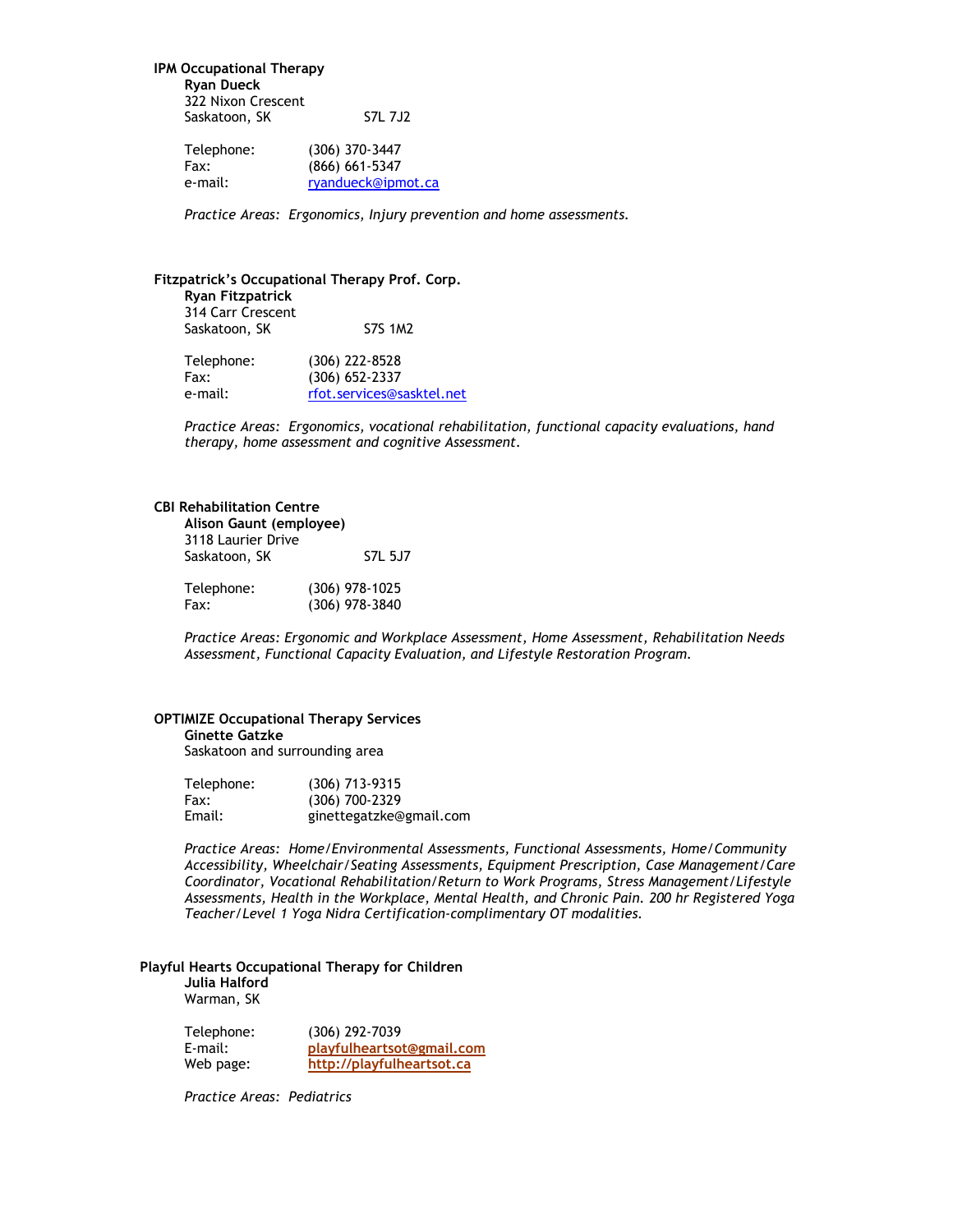**Able Living Occupational Therapy Kirsti Haugen**

11 Cameron Drive Box 133

| Outlook, SK | <b>SOL 2NO</b> |
|-------------|----------------|
|             |                |

| Telephone: | $(306)$ 867-4578   |
|------------|--------------------|
| Fax:       | $(866) 882 - 1346$ |
| E-mail:    | ot@ableliving.ca   |
| Web page:  | www.ableliving.ca  |
|            |                    |

*Practice Areas: Home and ADL assessment and recommendations for specialized equipment.*

#### **Bridges Health**

**Jennifer Hildebrand (employee)** #10 – 2220 Northridge Drive Saskatoon, SK S7L 6X8

Telephone: (306) 668-5520

*Practice Areas: Office and Industrial Ergonomics, Quantitative Job Demands Analysis (including physical and cognitive demands), Functional Capacity Evaluations, Return to Work Programs, Functional In-Home Assessments, Adaptive Equipment Recommendations, On-Site Job Monitoring, On-Site Work Injury Assessment, Health and Wellness Program Development and Training.* 

#### **Felicity Hogg**

| <b>Felicity Hogg</b><br>1748 East Heights<br>Saskatoon, SK | S7.J 3B9                           |
|------------------------------------------------------------|------------------------------------|
| Telephone:<br>Fax:                                         | $(306)$ 242-5752<br>(306) 373-2359 |
| e-mail:                                                    | fhogg@sasktel.net                  |

*Practice Areas: In-home assessments*

#### **Danna Kendzierski Therapies Danna Kendzierski**

Telephone: (306) 716-5899

*Practice Areas: Home site assessments, ergonomics and equipment, physical demands analysis.*

#### **Kendra Kerr**

**Kendra Kerr**

Telephone: (306) 222-8528

*Practice Areas: Community, ergonomics, FCE, and workplace assessment.*

# **Kinetik Rehabilitation Services**

**Sharon Kingston**

| Telephone: | $(306)$ 655-9847 |
|------------|------------------|
| Fax:       | $(306)$ 655-7878 |

*Practice Areas: Assessment and treatment of upper extremity injuries, ergonomics assessment, evaluation and education.*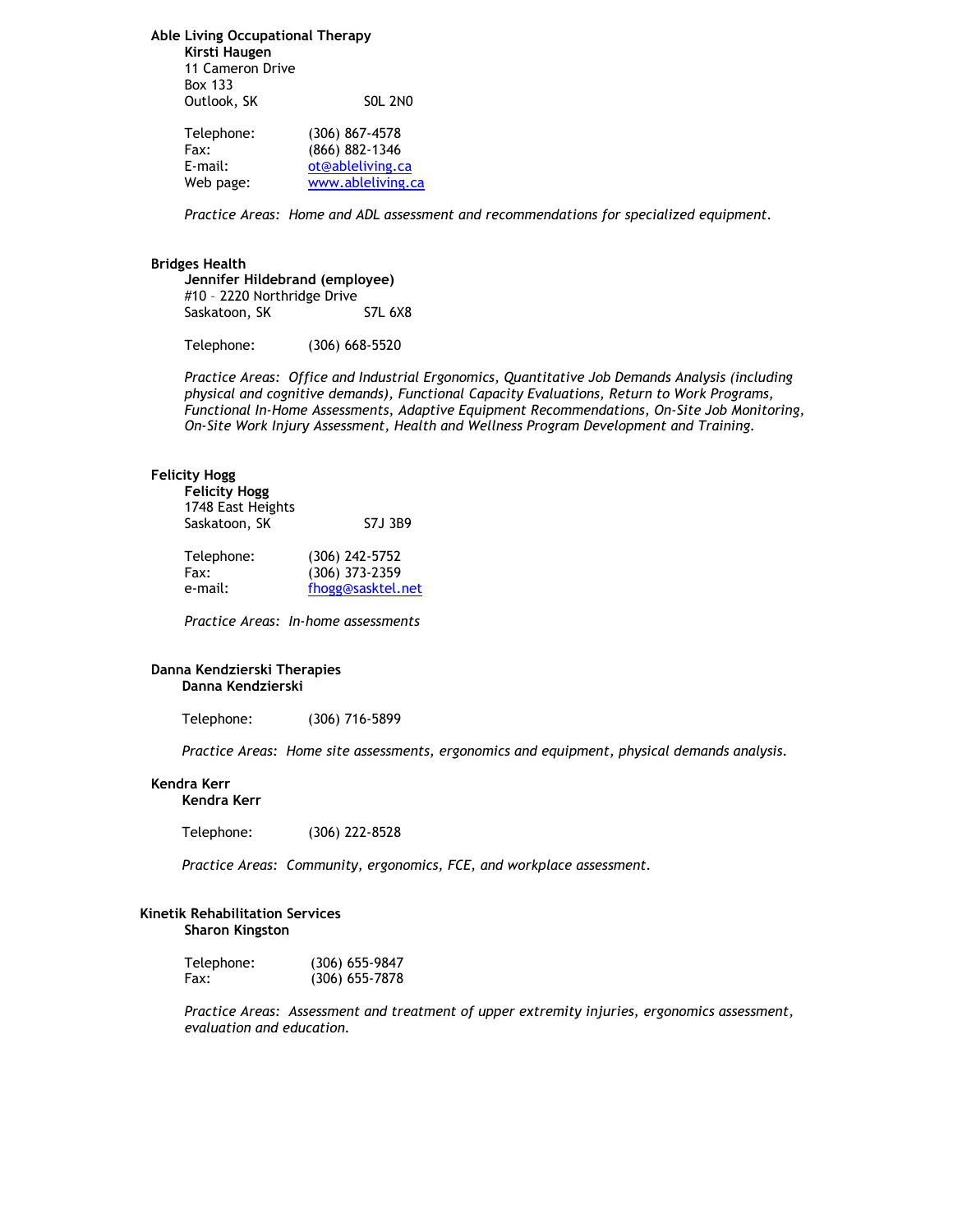**Kooy's Occupational Therapy**

**Corey Kooy** 215 Ball Crescent Saskatoon, SK S7K 6E1

| Telephone: | $(306)$ 270-0388    |
|------------|---------------------|
| Fax:       | $(306)$ 384-5826    |
| e-mail:    | kooy.ot@sasktel.net |

*Practice Areas: Community, brain injury, vocational rehabilitation, injury prevention, work site evaluation, home assessments, ABI, ergonomic assessment and education, return to work planning, Functional capacity evaluations, job demands analysis, functional and ADL assessments, spinal cord injury, and cost of future care evaluation/life care planning.*

#### **Healthology Consulting Inc.**

**Jasmine Kuchenbrand (AB & SK Registered)**  Lloydminster, AB & SK

| Telephone: | (780) 872-3727                |
|------------|-------------------------------|
| E-mail:    | info@healthologyconsulting.ca |
| Website:   | www.healthologyconsulting.ca  |

*Practice Areas: Healthology Consulting is committed to safety, empowering, and collaborating to become a part of you and/or your child's journey.*

*Pediatrics (Ages 2-18): Healthology Consulting has experience supporting pediatrics in their school and home and environment. Our belief is to use a strength-based approach to support individuals with building social skills, regulation, developing fine and gross motor, and increasing their overall independence in bathing, dressing, sleep, toileting, and eating. Healthology Consulting is able to support pediatrics with complex toileting challenges. Healthology Consulting recognizes that no child is similar and therefore considers a unique and individualized approach that involves the child, parent, and any other supportive adults in the treatment plan.* 

*Women's Health: Healthology Consulting is able to educate and help women on their wellness journey. Healthology Consulting supports women prenatal and postnatal, as well as women experiencing pelvic pain, incontinence, diastasis recti, or pelvic organ get back to life.* 

# **Coralie Lennea Occupational Therapy Services Coralie Lennea**

| Telephone: | $(306)$ 291-7977   |
|------------|--------------------|
| e-mail:    | lennea@sasktel.net |

*Practice Areas: Geriatrics, Wheelchair Seating Assessment and Recommendations, Pressure Injury Assessment and Recommendations for Healing and Prevention, Chronic Lower Leg Edema Management with Measurement and Fitting of Compression Garments.* 

#### **Amanda Madsen**

**Amanda Madsen** Saskatoon, SK

Telephone: (306) 683-9816 E-mail: Mandy\_Kelly@yahoo.com

*Practice Areas: Pediatric feeding and swallowing, picky eating, premature and fragile infants, autism, and cerebral palsy.* 

# **Speech Therapy Saskatoon**

**Meghan Nieman (employee)** #3 – 123 Pinehouse Drive Saskatoon, SK

Telephone: (306) 491-9355 E-mail: [Meghan@speechtherapysaskatoon.com](mailto:Meghan@speechtherapysaskatoon.com) Website: www.speechtherapysaskatoon.com

*Practice Areas: Pediatrics*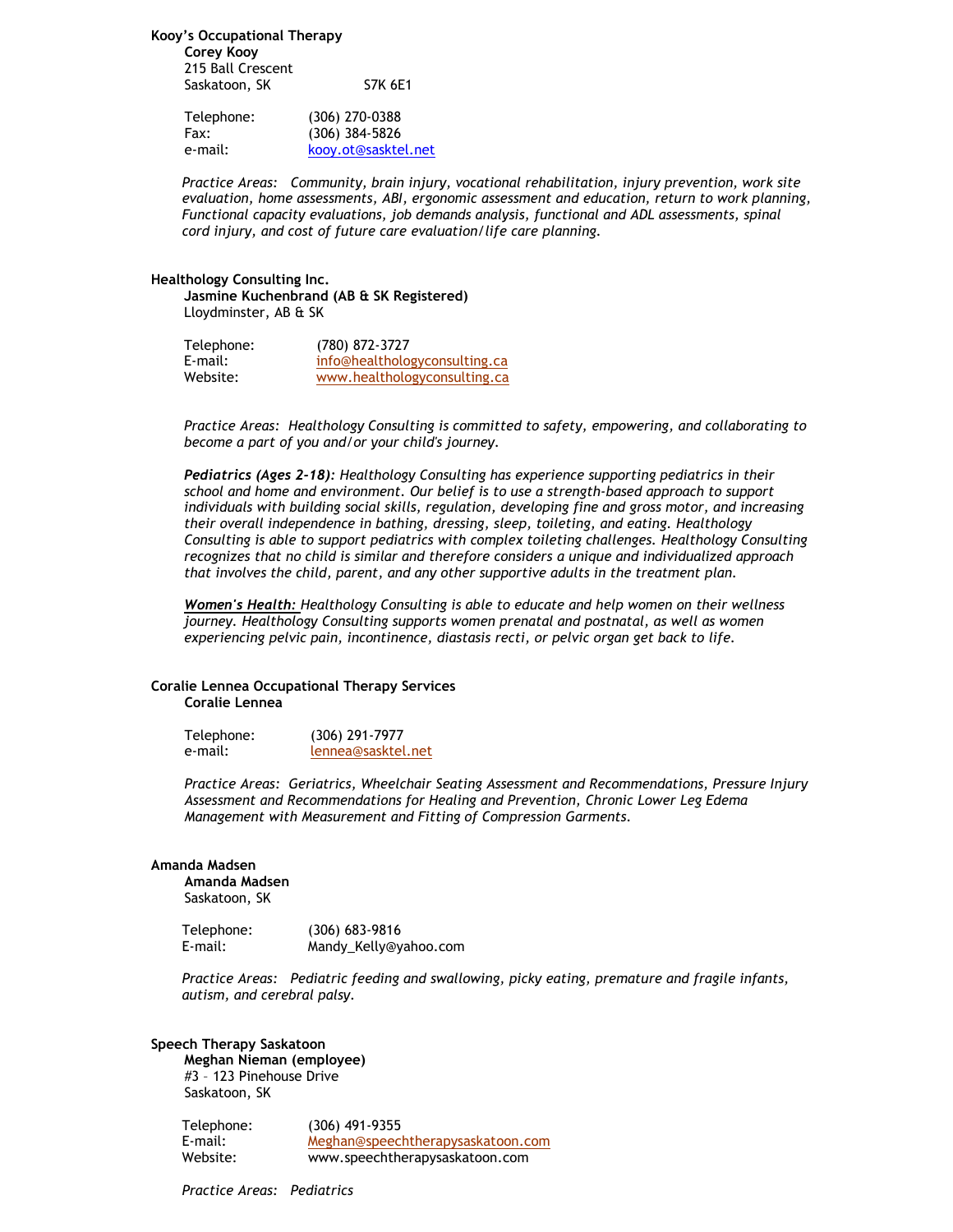# **Prairie OT Children's Services Chandra Sarda** Saskatoon, SK

e-mail: [prairieot@gmail.com](mailto:prairieot@gmail.com)<br>Website: www.prairieot.com www.prairieot.com

*Practice Areas: Home-based therapy and pediatrics* 

# **Gillian Tennent**

**Gillian Tennent** Saskatoon, SK

Telephone: (306) 229-7687 e-mail: gilliantennent@live.com

*Practice Areas: Pediatrics*

# **OTKids**

**Debbie Waring, ilS Practitioner and SIPT Certified** Saskatoon, SK

| Telephone: | $(306)$ 221-1051 |
|------------|------------------|
| e-mail:    | OTKids@shaw.ca   |

*Practice Area: pediatrics, learning disabilities, sensory processing disorders, social skill development, developmental delays, fine and gross motor delays, anxiety, ADHD, Autism Spectrum Disorders, handwriting difficulties, mini summer camps, public speaking, workshops and seminars.*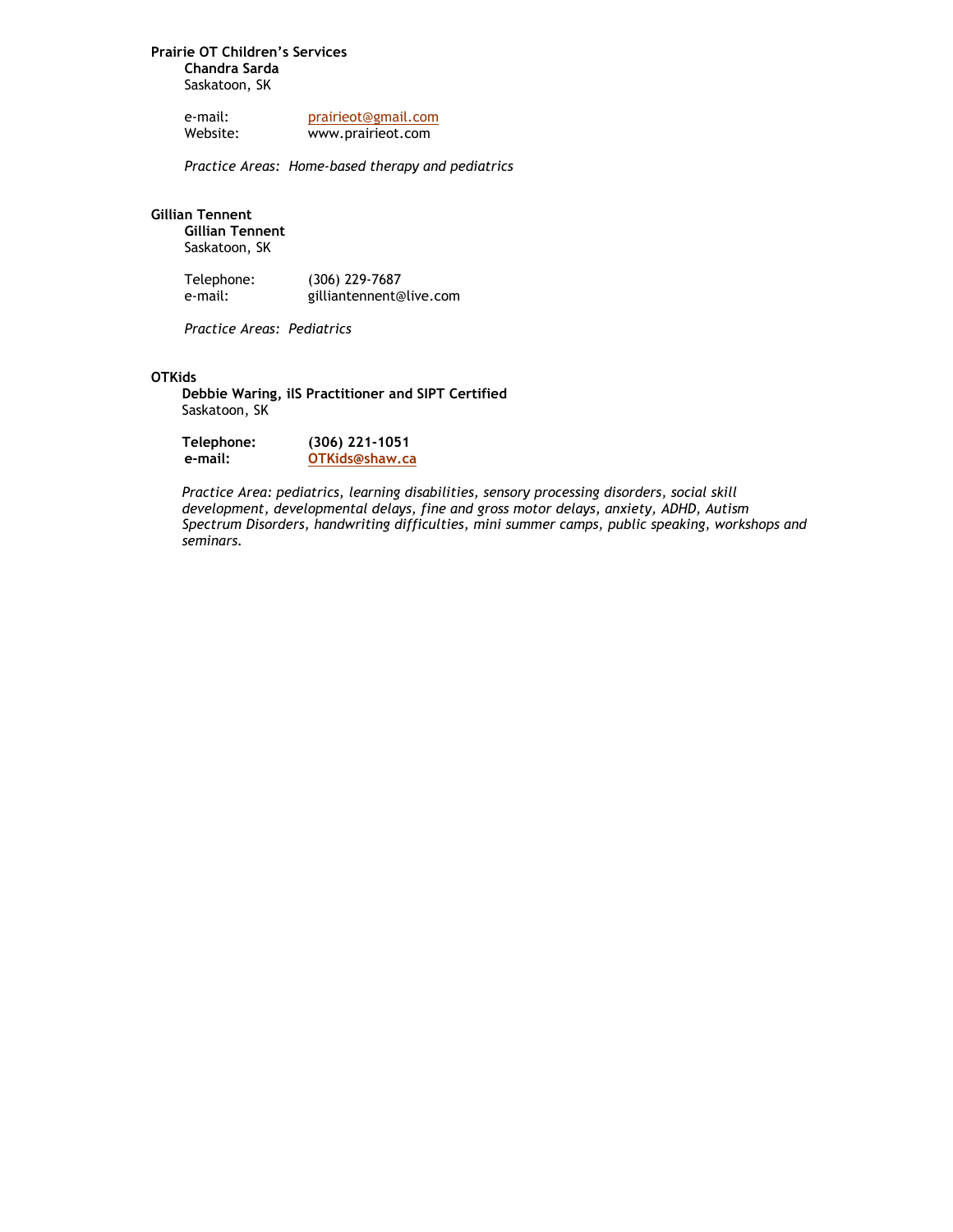## **SOUTHERN SASKATCHEWAN**

#### **OuTcomes Therapy**

**Louise Burridge, SIPT Certified, SOS Trained** 2216 Lorne Street, Regina, Saskatchewan, S4P 2M7 Serving Clients in Regina, Yorkton and Surrounding Areas

| Telephone: | $(306)$ 530-1611           |
|------------|----------------------------|
| e-mail:    | louise@outcomestherapy.com |
| Website:   | www.outcomestherapy.com    |

*Practice Areas: Supporting children and youth with a variety of needs at home, school, and within the community. Clinic location in Regina but will travel across Southern Saskatchewan, as desired. Strive to support children and families with a variety of learning, physical, and emotional needs to achieve their goals, enjoy friends, succeed at school, and participate in their communities. Groups and individual sessions provided to support independence with daily activities (sleeping, eating, toileting), self-regulation, social skill development, and fine and gross motor skill development. Public speaking, workshops and seminars provided upon request.*

## **Cara Chow Occupational Therapy**

**Cara Chow, SOS Trained**

Moose Jaw and surrounding area

| Telephone: | 306-690-4249           |
|------------|------------------------|
| Email:     | carachowot@sasktel.net |

*Practice areas: Pediatrics-working with children to develop gross and fine motor skills, executive functioning, sensory processing, self help skills such as dressing, toothbrushing etc., emotional regulation and feeding challenges. Work with children with a variety of needs at home, school and daycare. Vocational rehabilitation-ergonomic assessment, home assessments and work site evaluations.*

#### **Regina Occupational Therapy Prof. Corp.**

**James Fong** 2762 Francis Street Regina, SK S4N 2R3

| Telephone: | $(306)$ 539-3036    |
|------------|---------------------|
| Fax:       | (306) 569-4920      |
| e-mail:    | ifong@accesscomm.ca |
| Website:   | www.reginaOT.ca     |

*Practice Areas: Ergonomics and home assessment.*

#### **Connect Therapy**

**Katherine Gottselig (Tittemore)** Regina, SK

| Telephone: | $(306)$ 320-2268            |
|------------|-----------------------------|
| Email:     | katherine@connecttherapy.ca |
| Website:   | www.connecttherapy.ca       |

*Practice areas: General pediatrics, sensory processing disorders, developmental delays, independence in daily living skills (dressing, eating, sleeping), and self-regulation. Building skills through play and family-centred intervention. Experience with Autism Spectrum Disorder, ADHD, fine and gross motor delays; ages preschool to early adulthood. Public speaking, workshops, and seminars by request.* 

# **Bright Horizons Occupational Therapy**

**Ashley Hales** Regina, SK

| Telephone: | $(306) 529 - 6637$         |
|------------|----------------------------|
| e-mail:    | ashley@brighthorizonsot.ca |
| Website:   | www.brighthorizonsot.ca    |

*Practice Areas: Pediatrics (0-18). Specialized training in sensory integration, Therapeutic Listening, picky eating, Floortime Approach, reflex integration, PECS and handwriting. Willing to travel within Southern Saskatchewan.*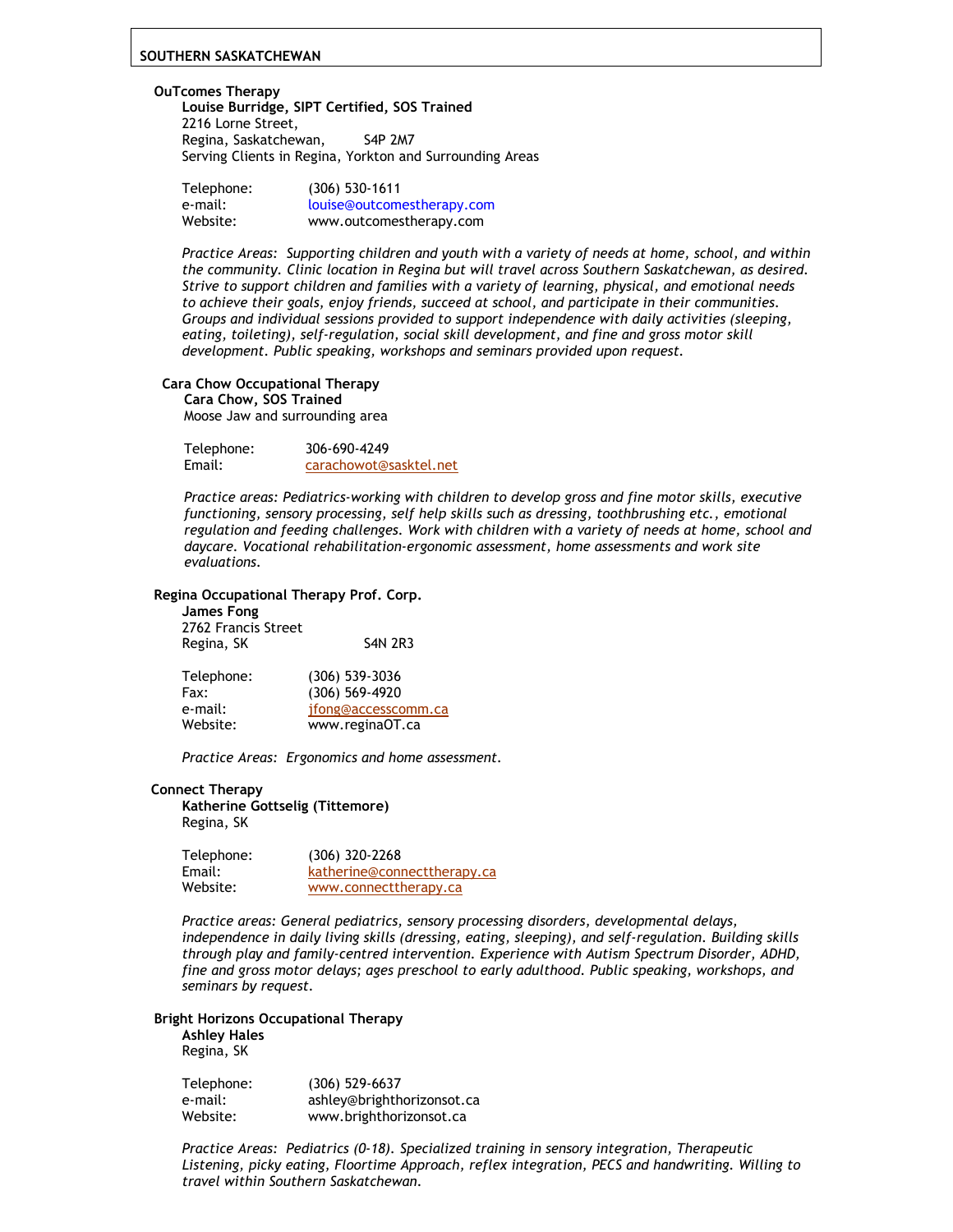**Cathy Haney Cathy Haney** Regina, SK 10 Sapphire Place Emerald park, SK S4L 1A8

> Telephone: (306) **541-6111** e-mail: **[cghaney@sasktel.net](mailto:cghaney@sasktel.net)**

*Practice areas: Home modification and equipment assessments, wheelchair assessments, pressure reduction assessments, personal care and homemaking assessments.*

# **Jason Hawley**

**Hawley Occupational Consulting** Moose Jaw, SK

| Telephone: | $(306) 630 - 2062$    |
|------------|-----------------------|
| e-mail:    | jv.hawley@sasktel.net |

*Practice Areas: Ergonomics, vocational rehabilitation and home assessments.*

#### **Venture Occupational Therapy & Rehabilitation**

| <b>Blaine Katzberg</b> |         |
|------------------------|---------|
| 5823 Ehrle Crescent    |         |
| Regina, SK             | S4X 4B6 |

| Telephone: | (306) 949-4721        |
|------------|-----------------------|
| Fax:       | $(306)$ 766-5144      |
| e-mail:    | bkatzberg@sasktel.net |

*Practice Areas: Brain injury and spinal cord injury.*

# **Key Solutions Occupational Therapy**

**Christa Kaytor** Regina, SK

E-mail: [keysolutionsot@gmail.com](mailto:keysolutionsot@gmail.com)

*Practice Areas: Geriatrics, school based and TLR training.*

#### **Regina Occupational Therapy Prof. Corp.**

**Suzanne Lendvoy, SIPT Certified, Integrated Listening Systems provider, SOS Trained** 2762 Francis Street Regina, SK S4N 2R3

| Telephone: | $(306)$ 539-3037      |
|------------|-----------------------|
| Fax:       | $(306) 569 - 4920$    |
| e-mail:    | srlendvoy@sasktel.net |
| Website:   | www.reginaOT.ca       |

*Practice Areas: General pediatrics: sensory processing disorders, sensory sensitivities, social skill development, feeding difficulties, self-regulation difficulties, emotional control, executive function deficits, sleeping difficulties, developmental delays, fine and gross motor delays, ADHD, Autism Spectrum Disorders. Vocational rehabilitation: ergonomic assessment and education, home assessments, work site evaluation, cognitive assessment and treatment. Also provide services in public speaking and workshops in the aforementioned areas of practice.* 

#### **CBI Physical Rehabilitation Centre**

| lan Lewis (employee) |                    |
|----------------------|--------------------|
| 2073 Park Street     |                    |
| Regina, SK           | <b>S4N 6S2</b>     |
| Telephone:           | $(306) 522 - 8797$ |
| Fax:                 | (306) 522-8268     |
| E-mail:              | ilewis@cbi.ca      |

*Practice Areas: Ergonomic and workplace assessment, rehabilitation needs assessment and functional capacity evaluation.*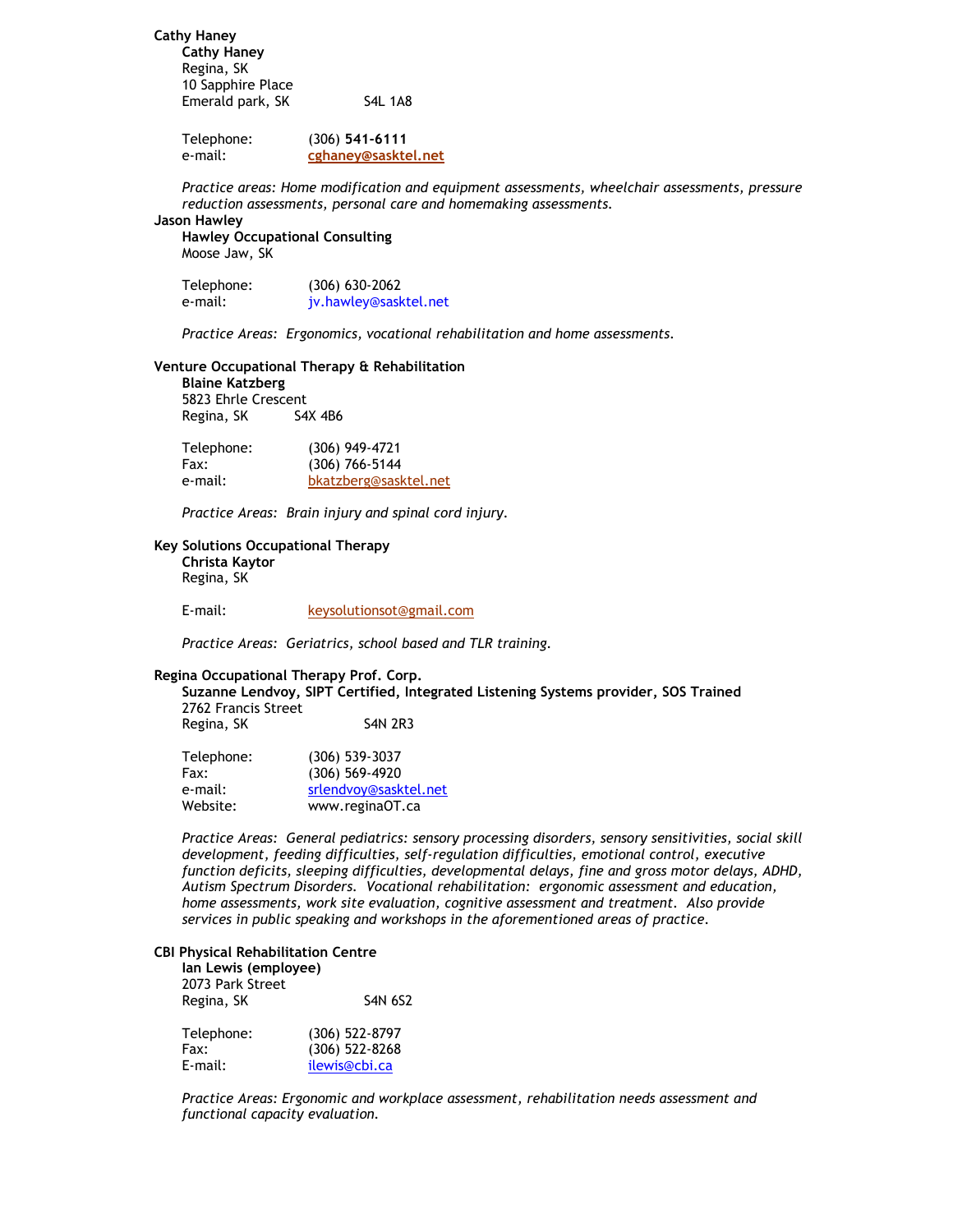**Catalyst Occupational Therapy Calum Martin**

Regina, SK

Serving clients in Regina, Swift Current, Yorkton, Moose Jaw, Moosomin and surrounding area

| Telephone: | $(306)$ 737-3464           |
|------------|----------------------------|
| Fax:       | (888) 464-1255             |
| E-mail:    | calum.s.martin@gmail.com   |
| Web:       | http://www.catalyst-sk.com |

*Practice Areas: Home assessment and modification including equipment needs, office and industrial ergonomics, whole body vibration assessment, personal care and homemaking assessment, worksite assessment and job demands analysis, specialized power and manual wheelchair assessments.*

#### **LearnAbility Rehabilitation Services P.C. Inc.**

**Trevor Persaud Regina, SK Providing services in Saskatchewan, Manitoba, and Alberta**

| Telephone: | (306) 502-3170                      |
|------------|-------------------------------------|
| E-mail:    | trevor.persaud@learnabilityrehab.ca |
| Website:   | learnability.ca                     |

*Practice areas: Functional and Cognitive assessment and treatment, Home and Equipment assessment, Residential and Commerical Accessibility assessment and design, Rehabilitation and Complex Needs assessment and treatment, Power Mobility assessment, Custom Manual and Power Wheelchair assessment, Specialized Wheelchair seating assessment, Accessible Vehicle assessment, Cognitive Demands Analysis, Ergonomics assessment, Return to Work assessment and planning, Scar Measurements and Photos, Corporate Wellness Consultation and Implementation.* 

# **Angie Phenix**

## **Angie Phenix**

| Telephone: | $(306) 540 - 6646$     |
|------------|------------------------|
| E-mail:    | angelaphenix@gmail.com |

*Practice areas: Aboriginal health and pediatrics.* 

#### **Bridges Health**

**Erin Rissling (employee)** #10 – 2220 Northridge Drive Saskatoon, SK S7L 6X8

Telephone: (306) 668-5520

*Practice Areas: Office and Industrial Ergonomics, Quantitative Job Demands Analysis (including physical and cognitive demands), Functional Capacity Evaluations, Return to Work Programs, Functional In-Home Assessments, Adaptive Equipment Recommendations, On-Site Job Monitoring, On-Site Work Injury Assessment, Health and Wellness Program Development and Training.* 

# **Thoosa Therapy**

**Tiffany Powell**

| Telephone: | $(639)$ 398-5530        |
|------------|-------------------------|
| Fax:       | (639) 739-2056          |
| $E$ -mail: | hello@thoosatherapy.com |
| Website:   | thoosatherapy.com       |

*Practice areas: Pediatrics, adult, and geriatrics. Serving all ages and abilities.*

# **Kidnetic Occupational Therapy Services**

| Dyan Roth         |                |
|-------------------|----------------|
| 2901 Queen Street |                |
| Regina, SK        | <b>S4S 2E7</b> |

| Telephone: | $(306)$ 535-4717     |
|------------|----------------------|
| E-mail:    | kidneticot@gmail.com |

*Practice areas: Pediatrics, vocational rehabilitation, and ergonomic assessments.*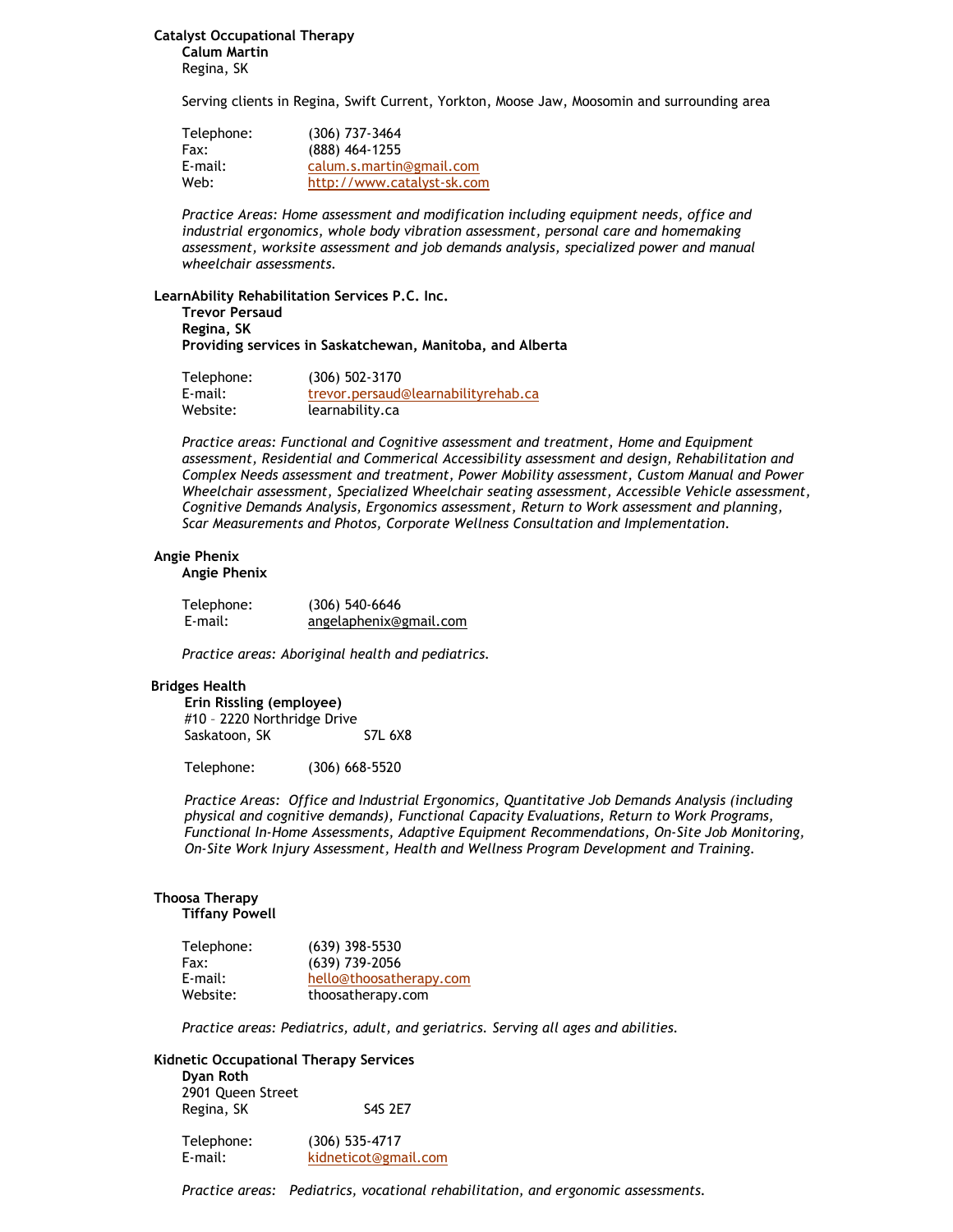# **Adam Rose's Occupational Therapy Services**

**"Dynamic Rehabilitation Solutions" Adam Rose** Regina and Area

| Telephone: | $(306)$ 209-6848 |
|------------|------------------|
| E-mail:    | adam.rose@dal.ca |

*Practice Areas: Functional Capacity Evaluation (FCE), Ergonomic Assessments, Job-Site Evaluations, Cognitive Assessments, Cognitive Demands Analysis, Concussion Management, adaptive Technologies, Universal Design, Hand Evaluation and Splinting, Home Assessments, Return to Work Programs and Vocational Rehabilitation.*

## **Stapleford Health and Rehab Centre**

**Lindsay Roysum (employee)**

Serving clients in Weyburn, Regina, Moose Jaw and surrounding area Wilcox, SK

| Telephone: | $(306) 861 - 9360$          |
|------------|-----------------------------|
| E-mail:    | lroysum@staplefordhealth.ca |
| Website:   | www.staplefordhealth.ca     |

*Practice areas: Older adult services – in-home rehabilitation, neuro rehabilitation, and adult services, hand therapy and splinting.* i*n-home and personal care home including equipment needs, cognitive assessments and support, caregiver support, wheelchair/seating needs. Paediatric services in home and school including fine motor, sensory motor, gross motor, and visual motor.* 

## **Saxby Functional Health Services**

# **Shay Saxby**

2155 Queen Street Regina, SK S4T 4C4 Providing services to Regina and Southern SK

| Telephone: | $(306)$ 531-4528      |
|------------|-----------------------|
| Email:     | shaysaxby@sasktel.net |

Practice Areas: Physical/Cognitive Job Demands Analysis; Ergonomics; Functional Capacity Evaluations; Cost of Future Care Assessments; Cognitive Testing and Treatment.

# **Debra Spelay Occupational Therapy**

**Deb Spelay** Regina, SK

Telephone: (306) 530-7925 E-mail: debra.spelay@sasktel.net

*Practice areas: Home evaluation and assistive technology assessment.*

#### **Engage Occupational Therapy**

**Megan Stevenson BHScOT Reg SK (c)** 1808 Regent Street Regina, SK S4N 1S5

Telephone: (306) 540-5089 E-mail: [mcbmeg@hotmail.com](mailto:mcbmeg@hotmail.com)

*Practice areas: Home assessment and accessibility, equipment selection, all ages.* 

#### **Alisha Walker-Pickering Alisha Walker-Pickering**

| Telephone: | $(306)$ 550-8757                 |
|------------|----------------------------------|
| E-mail:    | awpoccupationaltherapy@gmail.com |

*Practice areas: pediatrics (individual and group), school-based consultation and assessment.*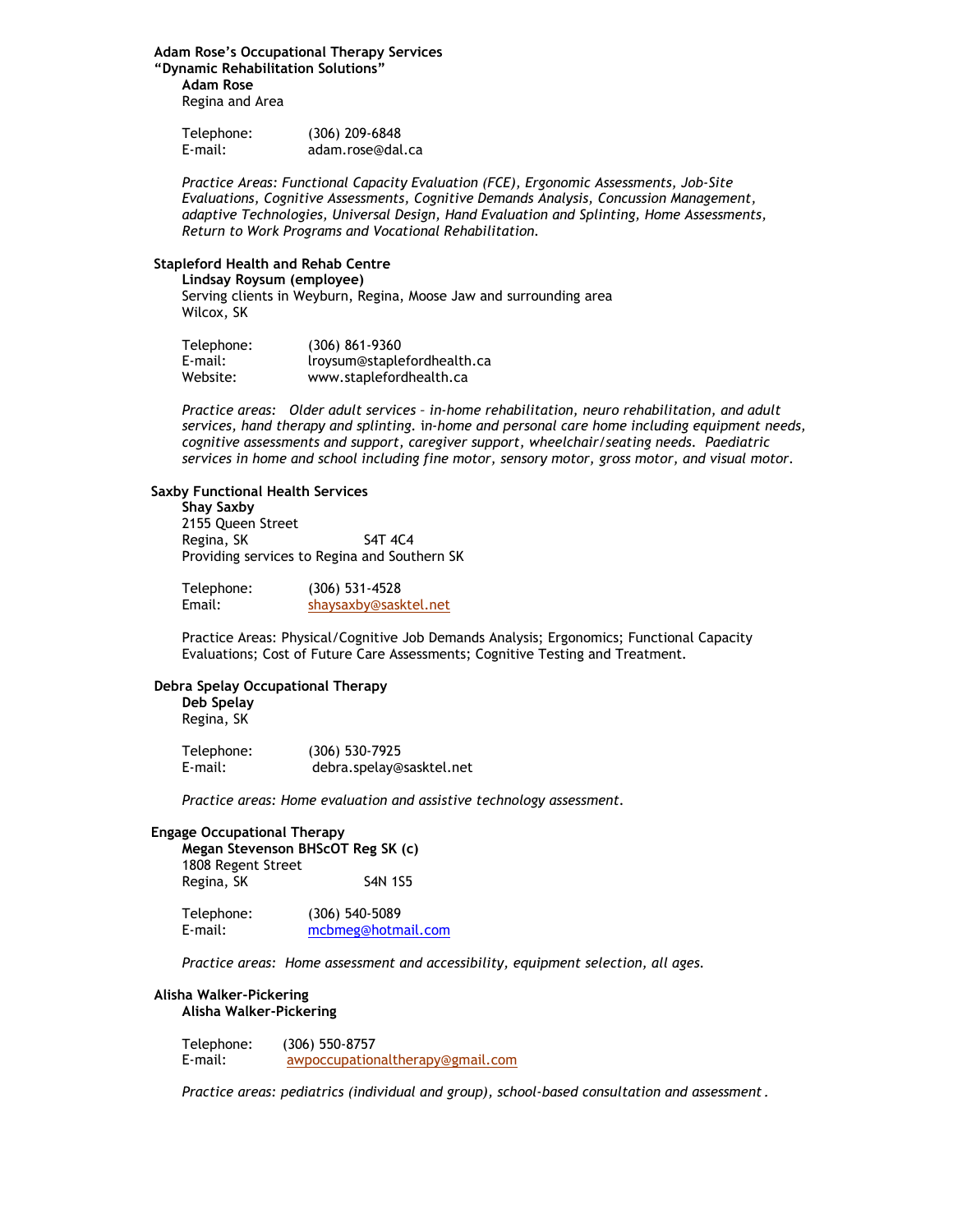**Haven Wellness Center Inc. Heidi Watson** Weyburn, SK

| Telephone: | $(306)$ 891-5316         |
|------------|--------------------------|
| E-mail:    | heidi.j.watson@gmail.com |

*Practice areas: Edema management and school age pediatrics.*

# **Expanding Futures Occupational Therapy**

**Shelby Wilkinson** Moose Jaw and surrounding areas

| Telephone: | (306)-631-1495               |
|------------|------------------------------|
| Email:     | ExpandingFuturesOT@gmail.com |

*Practice areas: Pediatrics with developmental delays, gross and fine motor development, sensory processing disorders and self-regulation, social skill development, independence in daily living activities, PECS and communication devices, toileting, feeding difficulties, and more! Providing assessment and intervention at home and school/daycare.*